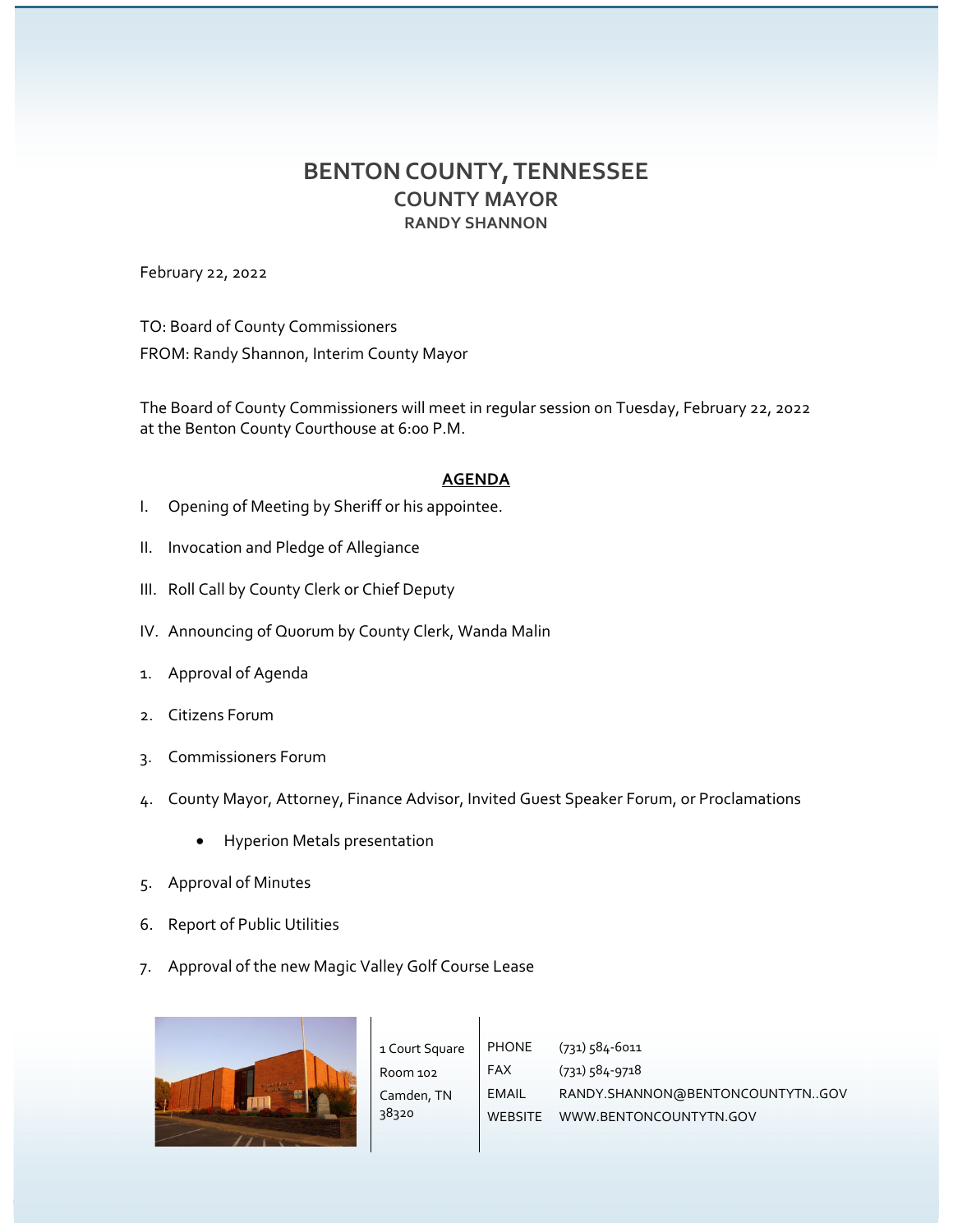- 8. Approval of the FY20-21 Audit Report
- 9. Resolution for the legislative body to agree not to spend any future funds received from the American Rescue Plan Act on any future projects before holding town hall meetings with the public in order to get the citizens opinions on the best use for the funds. (20220222‐01)
- 10. Resolution authorizing submission of an application for a litter and trash collecting grant for FY22-23 from the Tennessee Department of Transportation and authorizing the acceptance of said grant to Benton County for the fiscal year ending June 30, 2023. (20220222‐02)
- 11. Resolution to transfer funds in the total amount of \$43,432.88 from the Tourism Director budget into the Economic Development Director budget. (20220222‐03)
- 12. Resolution to transfer funds in the total amount of \$22,000 within Fund 178 Other Capital Projects in order to pay the engineering services for the TN Tourism Enhancement Grant project at the Patsy Cline Memorial for the master plan. (20220222‐04)
- 13. Resolution to transfer funds in the amount of \$185.99 from the Sheriff's repair of motor vehicles account into the Sheriff's other charges. (20220222‐05)
- 14. Resolution to budget funds in the amount of \$800.00 received from the State of TN for the Medical Examiner ROI fees within the County Corner/Medical Examiner budget. (20220222‐ 06)
- 15. Resolution to budget funds in the amount of \$200.00 received from donations within the Benton County Animal Shelter budget. (20220222‐07)



1 Court Square Room 102 Camden, TN 38320

PHONE FAX EMAIL WEBSITE WWW.BENTONCOUNTYTN.GOV (731) 584‐6011 (731) 584‐9718 RANDY.SHANNON@BENTONCOUNTYTN.GOV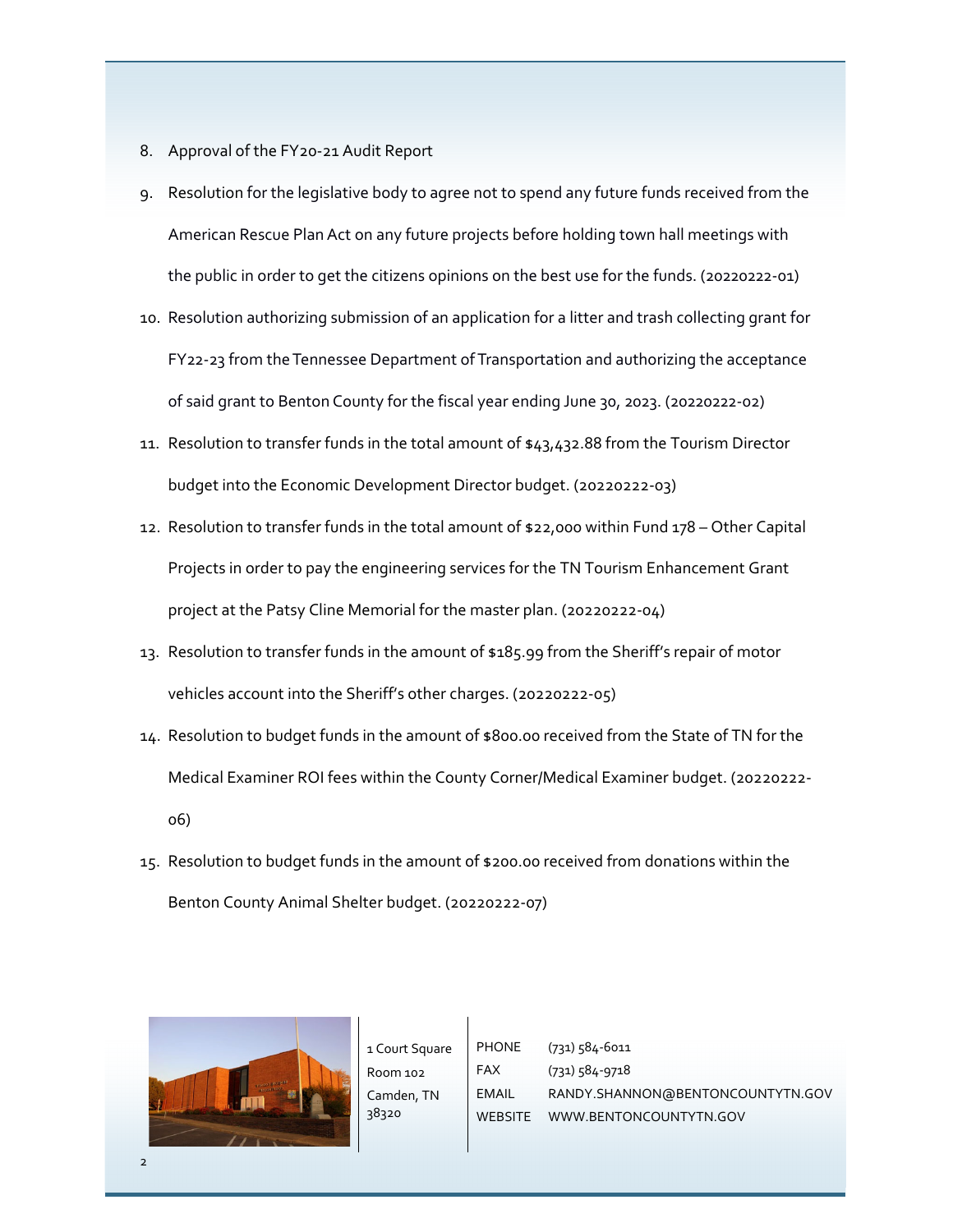- 16. Resolution to budget funds in the amount of \$200.00 received from donations within the Senior Citizens Center budget. (20220222‐08)
- 17. Resolution to budget funds in the amount of \$5,000.00 received from the State of Tennessee TCAD Grant within the Senior Citizens Center budget. (20220222‐09)
- 18. Resolution to budget funds in the amount of \$2,861.18 received from the State of Tennessee Department of Transportation for the Airport Maintenance Grant Program within the Airport budget. (20220222‐10)
- 19. Resolution to budget funds in the amount of \$32,950.00 received from the State of Tennessee Department of Transportation for the Airport Taxiway Connector Project within the Airport Fund 189. (20220222‐11)
- 20. Resolution to budget funds in the amount of \$1,500.00 received from the State of Tennessee for the River Line Grant within the TRRD Fund 128. (20220222‐12)
- 21. Resolution to budget funds in the amount of \$4,500.00 received from the City of Camden for their quarterly allocation within the Benton County Library budget. (20220222‐13)
- 22. Resolution to budget funds in the amount of \$1,817.00 for revenues received during the month of January within the Sheriff's budget. (20220222‐14)
- 23. Resolution to budget funds in the amount of \$21,718.40 received from insurance recovery within the Sheriff's budget. (20220222‐15)
- 24. Resolution to budget funds in the amount of \$25,000 received from USDA within the Benton County Schools budget. (20220222‐16)



1 Court Square Room 102 Camden, TN 38320

PHONE FAX EMAIL WEBSITE WWW.BENTONCOUNTYTN.GOV (731) 584‐6011 (731) 584‐9718 RANDY.SHANNON@BENTONCOUNTYTN.GOV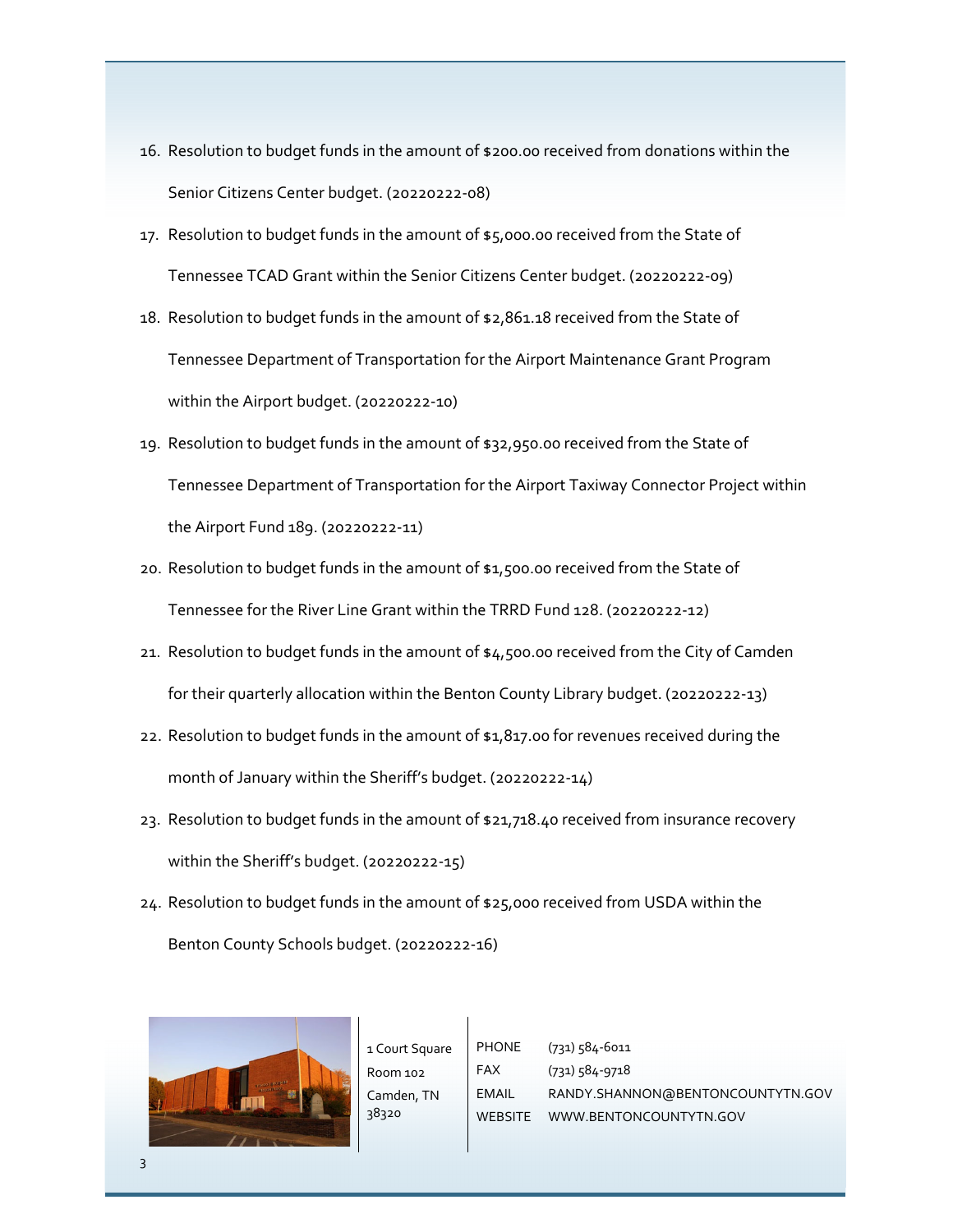- 25. Resolution to budget funds in the amount of \$124,703.00 received from the State of Tennessee SPARC Grant within the Benton County Schools budget. (20220222‐17)
- 26. Resolution to budget funds in the amount of \$5,000.00 for a contribution/gift from TVA within the Benton County Schools budget. (20220222‐18)
- 27. Resolution to appropriate funds in the amount of \$2,000.00 from the Unassigned Fund Balance within Fund 122 – Drug Control in order to cover the expenditure line of Trustee's Commission for the remainder of this fiscal year. (20220222‐19)
- 28. Resolution to appropriate funds in the amount of \$8,000.00 from the Unassigned Fund Balance within Fund 178 – Other Capital Projects in order to cover the expenditure line of Trustee's Commission for the remainder of this fiscal year. (20220222‐20)
- 29. Resolution to appropriate funds in the amount of \$3,000.00 from the Unassigned Fund Balance within Fund 172 – Community Development in order to cover the expenditure line of Trustee's Commission for the remainder of this fiscal year. (20220222‐21)
- 30. Resolution to appropriate funds in the amount of \$38,200.00 from the Unassigned Fund Balance within the County General Fund in order to cover the increased expenses within the County Corner/Medical Examiner budget for the remainder of this fiscal year. (20220222‐ 22)
- 31. Resolution to appropriate funds in the amount of \$45,000.00 from the Litigation Tax Jail, Workhouse, Courthouse Reserve Account in order to make necessary improvements to the Benton County Courthouse ceiling. (20220222‐23)



1 Court Square Room 102 Camden, TN 38320

PHONE FAX EMAIL WEBSITE WWW.BENTONCOUNTYTN.GOV (731) 584‐6011 (731) 584‐9718 RANDY.SHANNON@BENTONCOUNTYTN.GOV